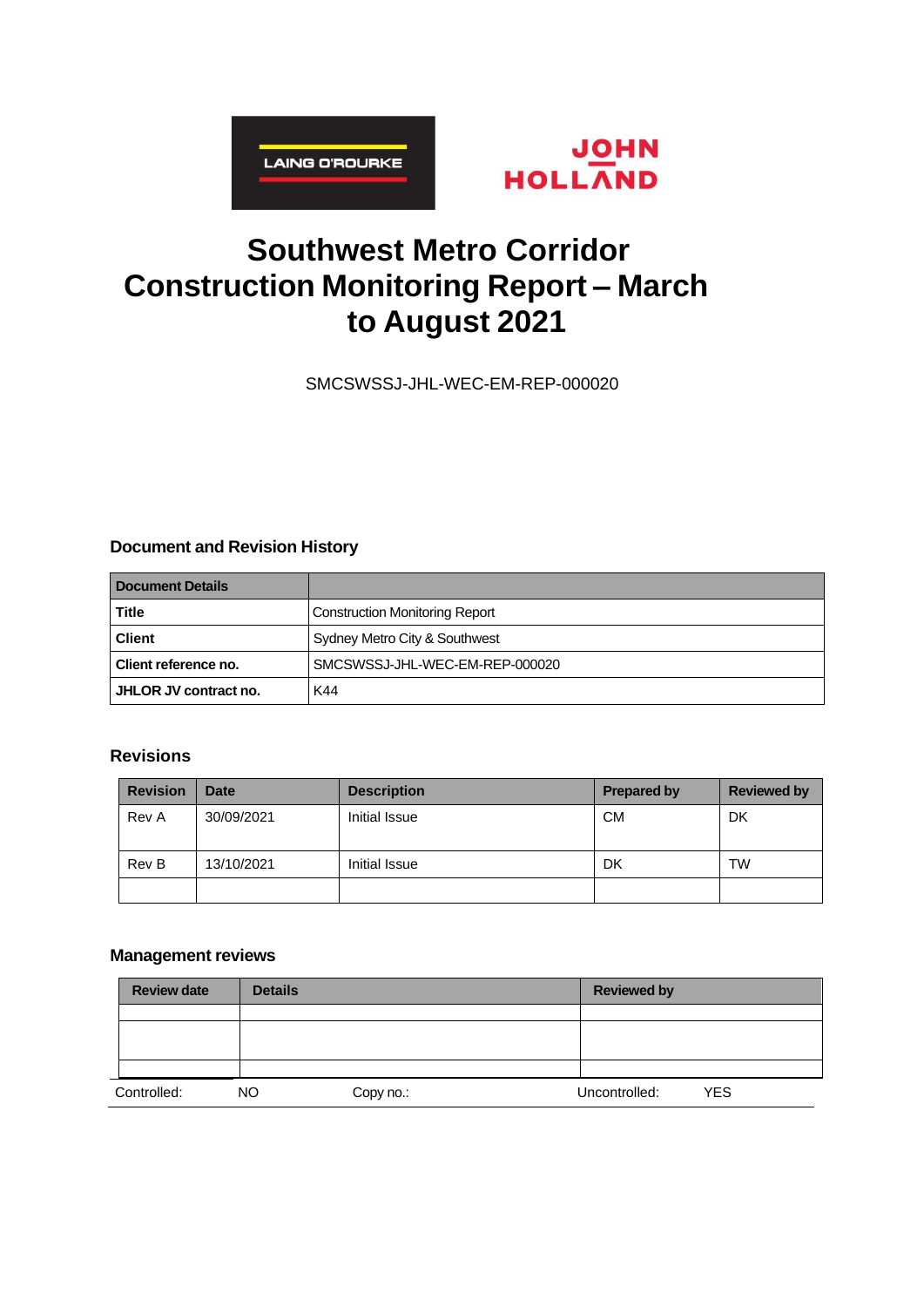# **Table of Contents**

| $1_{-}$        |  |
|----------------|--|
|                |  |
|                |  |
|                |  |
| 2.             |  |
|                |  |
|                |  |
| $3_{-}$        |  |
|                |  |
|                |  |
|                |  |
| 4.             |  |
|                |  |
|                |  |
| 5 <sub>1</sub> |  |

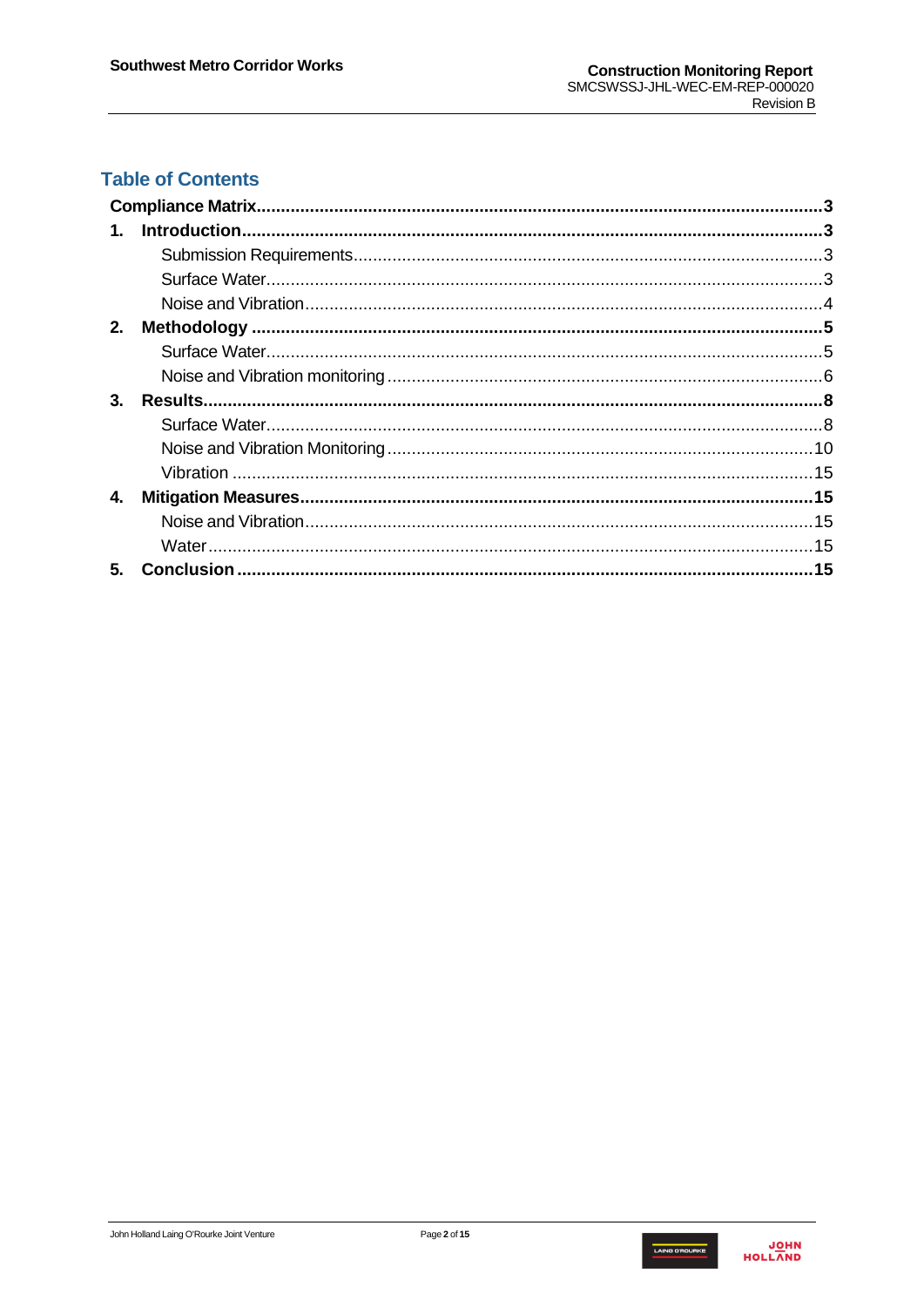# <span id="page-2-0"></span>**Compliance Matrix**

| <b>Condition</b> | <b>Requirement</b>                                                                                                                                                                                                                                                                             | Reference.  |
|------------------|------------------------------------------------------------------------------------------------------------------------------------------------------------------------------------------------------------------------------------------------------------------------------------------------|-------------|
| C <sub>14</sub>  | The results of the Construction Monitoring Programs<br>must be submitted to the Planning Secretary, and<br>relevant regulatory agencies, for information in the form<br>of a Construction Monitoring Report at the frequency<br>identified in the relevant Construction Monitoring<br>Program. | Section 1.1 |

# <span id="page-2-1"></span>**1. Introduction**

The Construction Monitoring Program is being implemented to monitor impacts on surrounding surface water quality resources and impacts from noise and vibration on the surrounding areas during the construction phase. The surface water monitoring program and noise and vibration monitoring program are also both designed to assess the effectiveness of the mitigation measures applied as part of the Southwest Metro Corridor Works (SMC).

#### <span id="page-2-2"></span> $1.1<sub>2</sub>$ **Submission Requirements**

In accordance with condition C14, this will be submitted to the following agencies for information:

- City of Canterbury Bankstown
- Inner West Council
- DPIE

The Independent Environmental Representative will review the report prior to submission.

#### <span id="page-2-3"></span> $1.2$ **Surface Water**

The project site is located within the rail corridor on the T3 Bankstown line between Sydenham and Bankstown, NSW.

The Project site forms part of the overall Cooks River, Coxs Creek and Salt Pan Creek catchment areas. The water from the area discharges into these water catchments via local stormwater drainage or overland flow. The surrounding catchment areas are urbanised with a mix of residential, commercial, and industrial properties.

Water quality is measured on an ongoing basis for the wider Cooks River catchment by the *Environment, Energy and Science - NSW DPIE* as part of the Beach watch programme. The monitoring pointis at Kyeemagh Baths at the mouth of the Cooks River in Port Botany. Water quality within the Cooks River catchment is influenced by stormwater, fertilisers, industrial discharge and sewagecontamination.

The EIS, referring to the Salt Pan Creek catchments, states "A number of beaches in the lower Georges River are monitored as part of DPIE-EES's Beachwatch program. The most recent State of the Beaches annual report noted that these locations were graded as 'good', meaning that the quality of the water was appropriate for swimming most of the time". It is noted however that the catchment is impact by development, including construction impacts and litter, as well as other influences such as wastewater overflows and a landfill operation.

Please refer to the Construction Soil and Water Management Plan for further information on surface



**JOHN**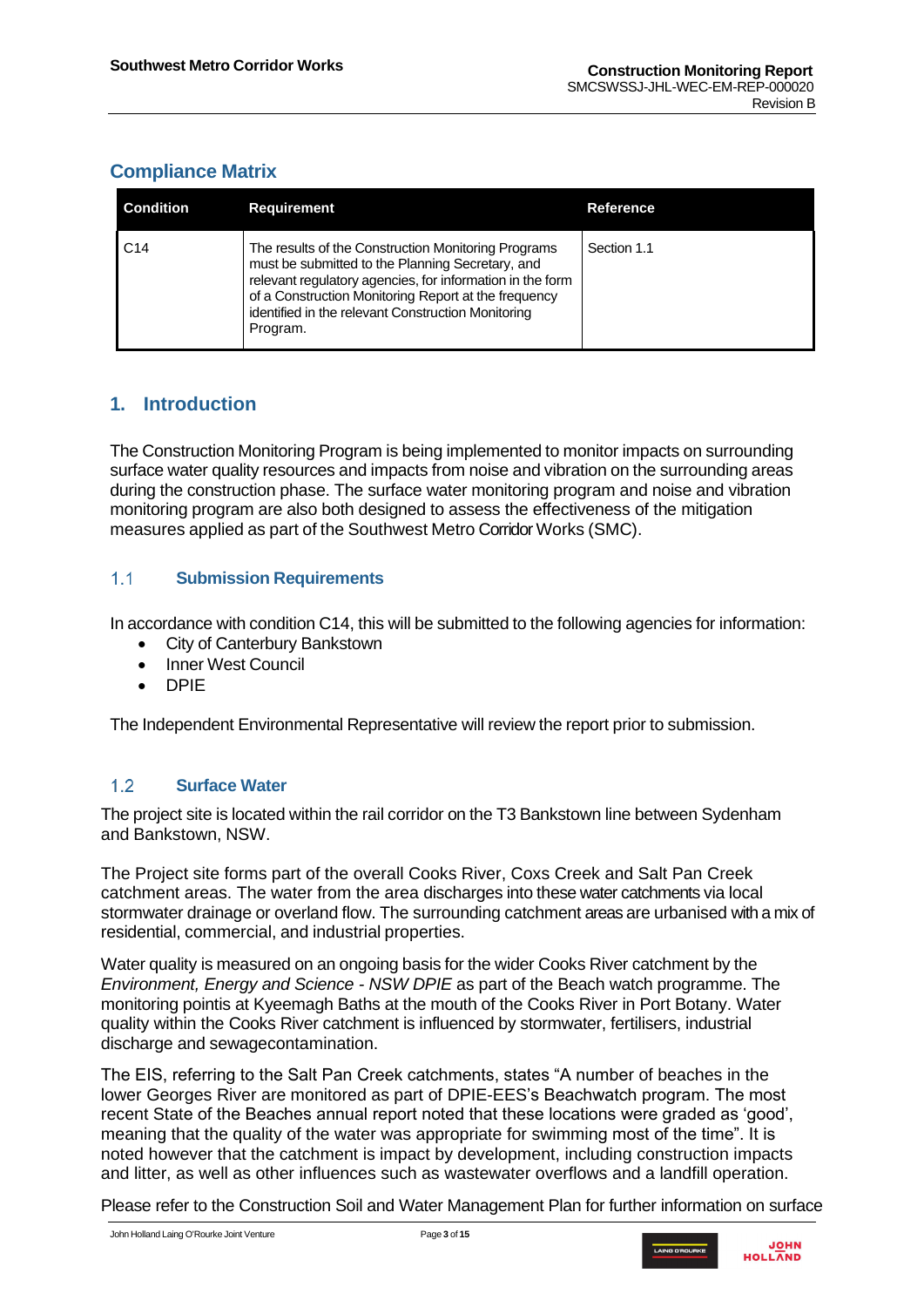water within the project area.

Objectives for water quality management during construction are:

- Minimise pollution of surface water through appropriate erosion and sediment control
- Maintain existing water quality of surrounding surface watercourses

#### <span id="page-3-0"></span> $13$ **Noise and Vibration**

The area surrounding the SMC project contains a variety of land-use types and receivers, including residential receivers, commercial, industrial, sensitive non-residential receivers. These land-uses are mixed within the identified noise catchments, though in general there are clusters of industrial and commercial areas surrounding stations, and primarily residential areas between stations. The area surrounding the project is affected by rail noise and vibration.

Majority of the works will occur within the rail corridor between stations, works will mainly occur adjacent to residential properties.

There are a number of sensitive non-residential receivers identified within the vicinity of the project works. The full list of receivers can be found within the CNVIS (SMCSWSSJ-JHL-WEC-EM-REP-000011-Construction Noise and Vibration Impact Statement-Rev00) A summary of the sensitive receivers are;

- 17 Childcare and Early Learning Centres
- 25 Primary and High Schools
- 24 Hospitals, Medical Centres, clinics and Aged Care Facilities
- 23 Places of Worship

Objectives for noise and vibration management on the project are:

- Minimise unreasonable noise and vibration impacts on residents and businesses
- Avoid structural damage to buildings or heritages items as a result of construction vibration
- Maintain positive, co-operative relationships with schools, childcare centres, local residents and building owners, and undertake active community consultation

Construction noise levels for some SMC activities are expected to exceed the external noise management level at times, particularly during works outside of standard hours, resulting in noise impacts to outdoor spaces. Internal and external noise levels will be assessed as part of the OOHW protocol and monitored accordingly.

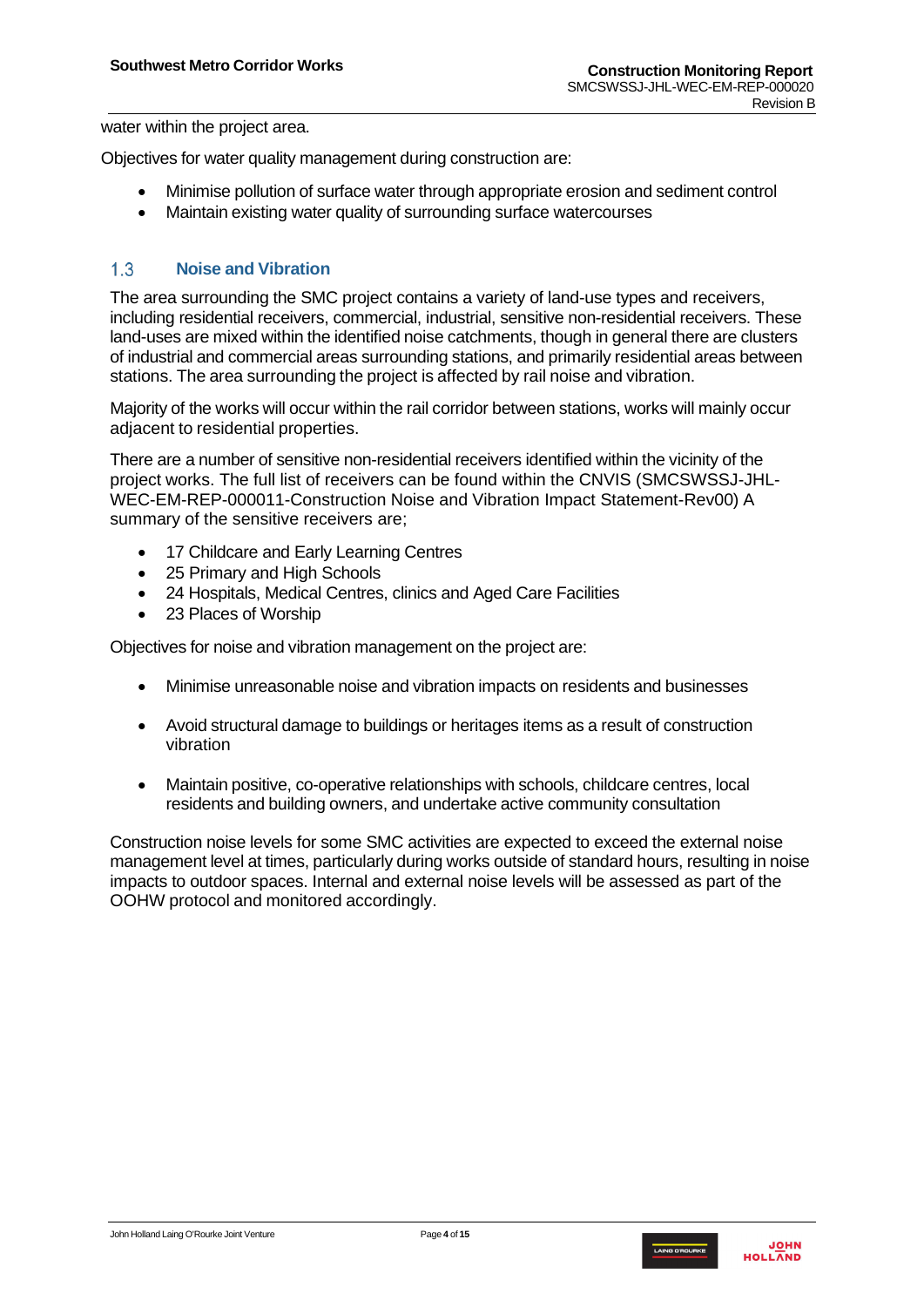# <span id="page-4-0"></span>**2. Methodology**

#### <span id="page-4-1"></span> $2.1$ **Surface Water**

Surface water quality monitoring is undertaken in accordance with the Water Quality Monitoring Programme within the Construction Soil and Water Management Plan (refer to Section 7).

The water quality monitoring methodology as stated within the CSWMP is as follows;

"*Following rain events of greater than 20mm in a 24 hour period, JHLOR will undertake post rainfall inspections of works areas and outlets to determine if there is any change in water quality. Visual inspections will include the following monitoring parameters:* 

- *Water clarity and colour*
- *Odour*
- *Description of flow and quantity*
- *Oil and Grease determination*
- *Details of any foreign objects within the water, and*
- *Visible runoff (into the water body)*

*JHLOR will maintain a record of the inspections (including photographs) within the SMC Project drive*.

*Where water quality issues are visibly observed JHLOR will investigate further to determine if the source of the issue is related to JHLOR construction activities (where possible, noting safe access limitations). The JHLOR Environmental Manager or delegate will discuss changes in water quality associated with Construction with the JHLOR Construction Team to determine if further controls may be implemented, noting that any controls must be feasible and reasonable*."

Water quality monitoring locations are included within Appendix F of the CSWMP. Canterbury Racecourse BOM weather observations were used to determine the amount of rainfall in a 24hr period, forming the basis of when monitoring occurred.

Pre-construction monitoring was undertaken prior to the start of Construction in late March 2021, noting that works did not commence across the entire project site in March. Monitoring was undertaken during both dry conditions (no rainfall within the last 24hrs) and wet conditions (>20mm rainfall within last 24 hours). Pre-construction monitoring was undertaken with the same visual and qualitative approach as described above. Pre-construction monitoring identified that waterways across the project were highly disturbed with a large degree of litter and other detritus. During the baseline wet weather monitoring turbid water was observed at a number of locations, including;

- Ewart St, Dulwich Hill,
- Close Street, Canterbury
- Cooks River, Canterbury
- Railway Parade, Lakemba
- Urunga Parade, Wiley Park
- South Terrace, Punchbowl

The results of the Construction Water Quality Monitoring Programme are included in Section 3.

There are currently no active sediment basins on the project, and none have been identified during the construction phase of the project to date.

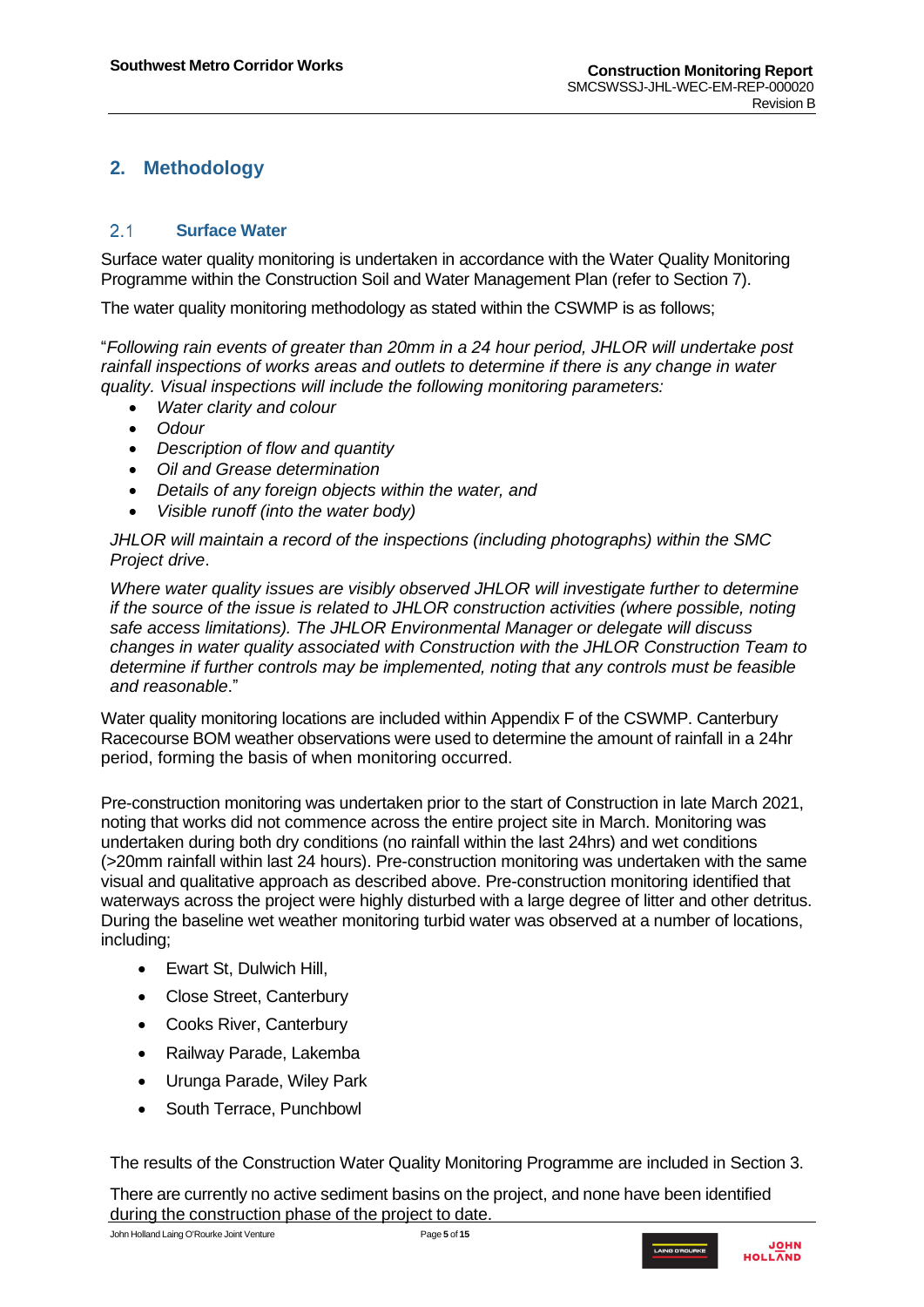<span id="page-5-1"></span>Table 1 - RBLs for SSJ Noise Catchment Areas

### <span id="page-5-0"></span> $2.2^{\circ}$ **Noise and Vibration monitoring**

As part of the Noise and Vibration Assessment within the Sydney Metro Sydenham to Bankstown Upgrade Environmental Impact Statement, the area surrounding the entire Project site was divided into 13 Noise Catchment Areas (NCAs). SMC works occur across all 13 NCA's depending on where works will reside, there are some locations where works are more consistent than others. Noise monitoring was undertaken in 2016 to determine the Rating Background Level for the 13 noise catchments. The Rating Background Levels for all NCAs are shown in Table [1.](#page-5-1)

| <b>NCA</b>              | <b>Daytime RBL</b><br>(7am to 6pm) | <b>Evening RBL (6pm to</b><br>10pm) | Night RBL (10pm to<br>7am) |
|-------------------------|------------------------------------|-------------------------------------|----------------------------|
| $\overline{\mathsf{1}}$ | 38                                 | 38                                  | 33                         |
| $\overline{\mathbf{2}}$ | 38                                 | 38                                  | 33                         |
| $\overline{\mathbf{3}}$ | 38                                 | 38                                  | 34                         |
| $\overline{4}$          | 40                                 | 40                                  | 35                         |
| $\overline{\mathbf{5}}$ | 36                                 | 36                                  | 32                         |
| $\overline{6}$          | 45                                 | 42                                  | 35                         |
| $\overline{\mathbf{7}}$ | 41                                 | 41                                  | 35                         |
| $\overline{\mathbf{8}}$ | 47                                 | 47                                  | 41                         |
| $\overline{9}$          | 44                                 | 44                                  | 36                         |
| 10                      | 47                                 | 47                                  | 41                         |
| 11                      | 47                                 | 47                                  | 39                         |
| 12                      | 54                                 | 51                                  | 42                         |
| $\boxed{13}$            | 42                                 | 42                                  | 39                         |

Based on planned work in the construction phase, impacts were largely spread across the noise catchments.

Figure 1 shows the noise catchment boundaries across the project.



*Figure 1 Sydenham to Bankstown Noise Catchment Areas*

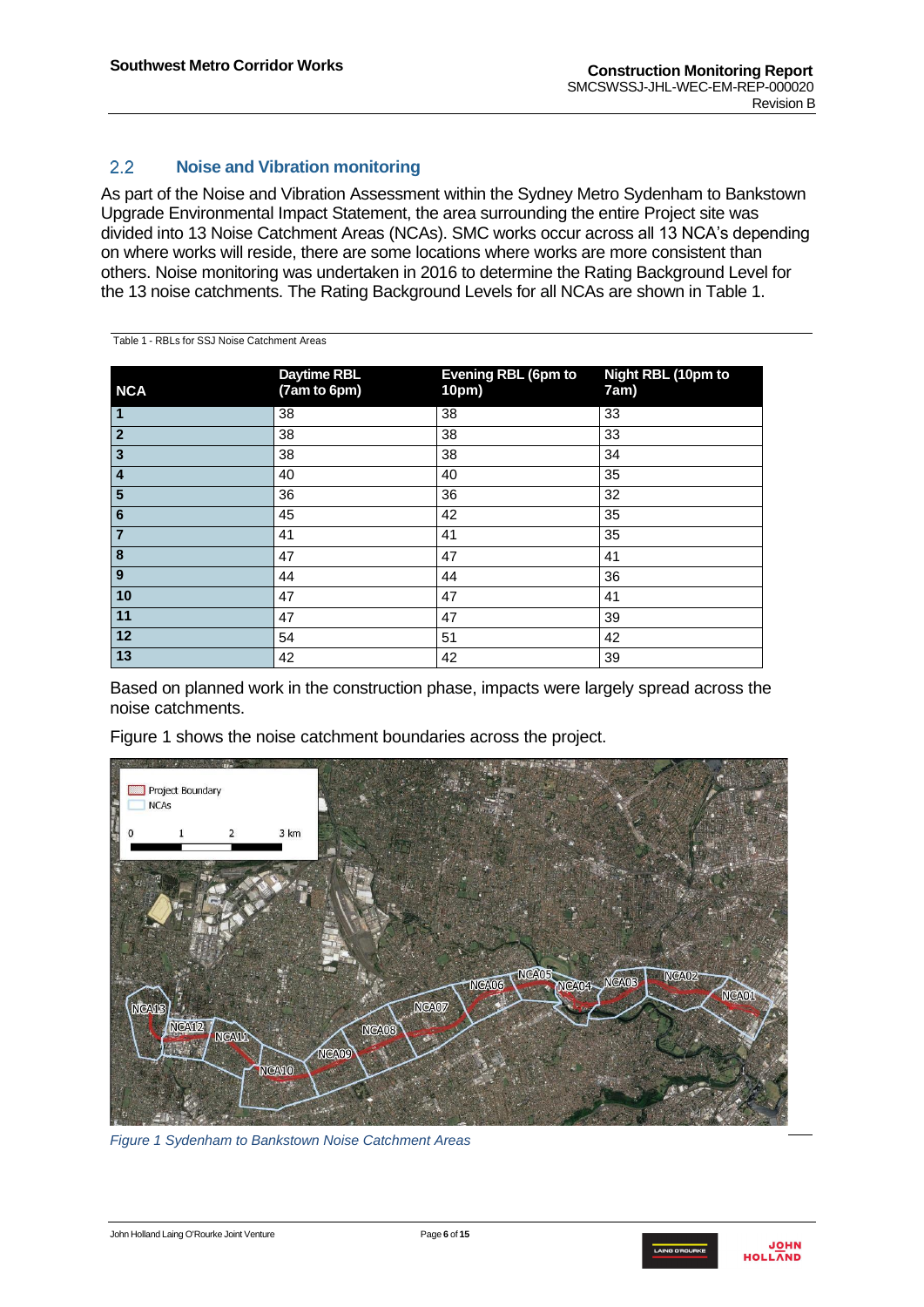Monitoring is undertaken during construction activities (including out of hours works) where required in accordance with Section 8 of the CNVS and for validation purposes. Attended noise monitoring is undertaken in the event of a noise complaint. Where a complaint occurs, monitoring will be undertaken at the complainant's property, nearest to any work.

Vibration monitoring will be undertaken before and during works where buildings or structures exist within the safe work distances of vibratory plant. Monitoring will also be undertaken where vibration generating actives that have the potential to impact on heritage items. Monitoring will be undertaken for vibration causing "activities" at a structure and applied as indicative across the project area in similar circumstances (e.g. the methods and plant used for the compaction of batters is consistent across the site, as such the monitoring at one structure is representative of the impacts at other structures). Representative monitoring should be undertaken at the most sensitive structure for which it is to be applied. In accordance with the requirements of the CNVS, the vibration limits have been set out in the British Standard BS 7385-2:1993.

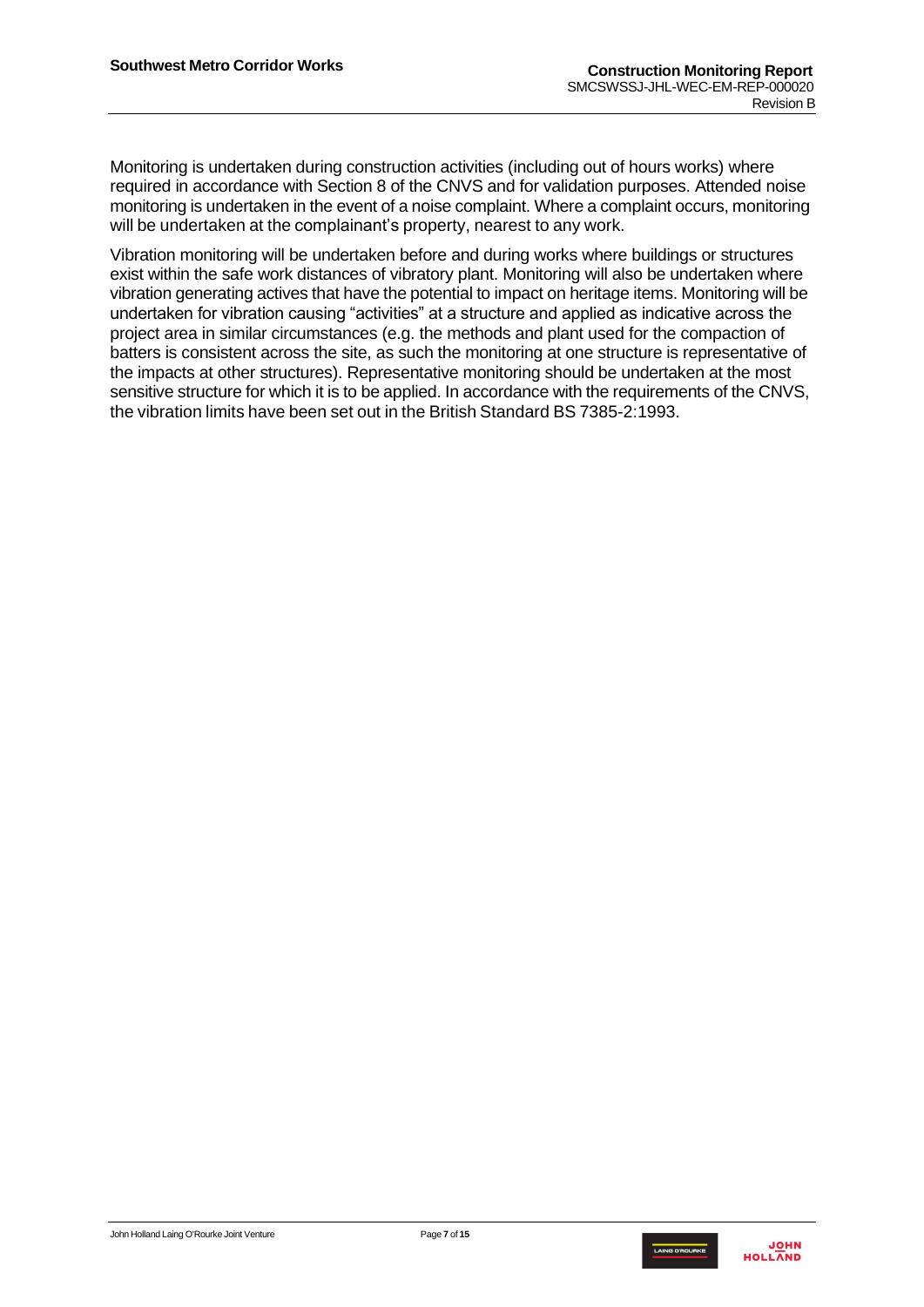# <span id="page-7-0"></span>**3. Results**

#### <span id="page-7-1"></span> $3.1$ **Surface Water**

Water quality monitoring inspections were undertaken 6 times during the period, including 2 baseline inspections. Refer to Table 2 for a summary.

Full monitoring inspections, including commentary and photographs are maintained on the JHLOR Project Drive. These are available upon request. Where monitoring indicates adverse impacts associated with JHLOR works this Section of the CMR will explore the details and corrective actions in detail. However, there were no adverse impacts identified during the period.

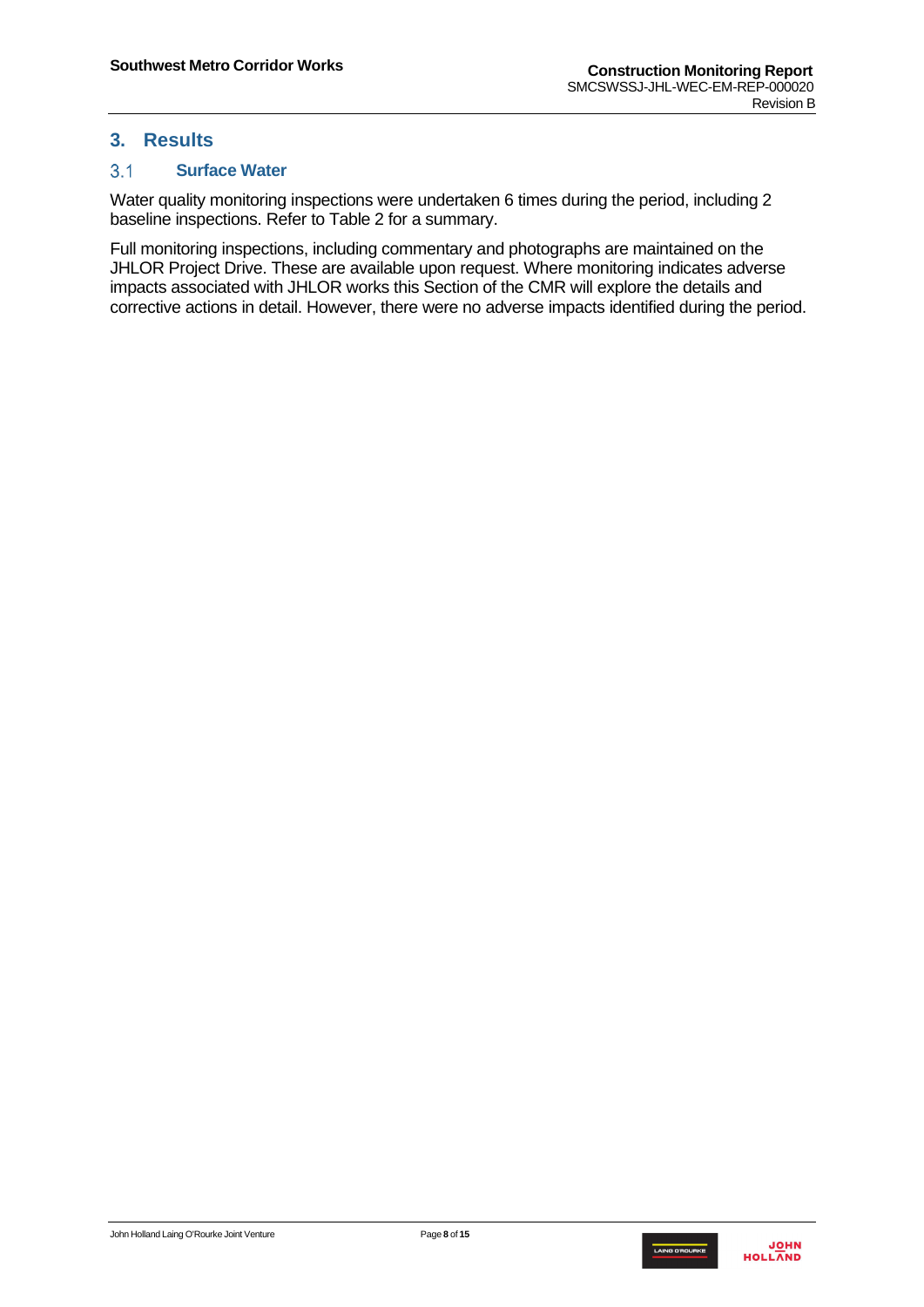

Table 2 - Surface Water Monitoring Results for Pre-construction and Construction Phases for wet weather events (20mm rain)

| <b>Date</b> | <b>Total Rainfall</b><br>(mm) | <b>Rainfall Event</b><br>(hours) | <b>Adverse</b><br>Impacts relating<br>to JHLOR works<br>recorded | <b>Notable Observations</b>                                                                                                                                                                                                                                                                                                                                                                                                                                                                                                                                                                 | <b>Observations relating to JHLOR impacts</b> | Follow up actions with construction team |
|-------------|-------------------------------|----------------------------------|------------------------------------------------------------------|---------------------------------------------------------------------------------------------------------------------------------------------------------------------------------------------------------------------------------------------------------------------------------------------------------------------------------------------------------------------------------------------------------------------------------------------------------------------------------------------------------------------------------------------------------------------------------------------|-----------------------------------------------|------------------------------------------|
| 2/03/2021   | $\overline{0}$                | 0 (dry weather<br>baseline)      | No                                                               | Ewart St, Dulwich Hill: Turbid water entering<br>from side tributary into D/S side of rail culvert -<br>no JHLOR works in area. Unknown source<br>General - low flows and litter                                                                                                                                                                                                                                                                                                                                                                                                            | None                                          | N/A                                      |
| 15/03/2021  | 65.8                          | 72 (wet weather<br>baseline)     | No                                                               | Ewart St, Dulwich Hill: Turbid water entering<br>from side tributary into D/S side of rail culvert -<br>no JHLOR works in area. Unknown source<br>Punchbowl - slight discolouration. No works in<br>area. Unknown source                                                                                                                                                                                                                                                                                                                                                                    | None                                          |                                          |
| 22/03/2021  | 318.2                         | 144                              | No                                                               | Ewart St, Dulwich Hill - turbid water observed -<br>no JHLOR works in vicinity<br>Cooks River, Canterbury - turbid water and litter<br>observed<br>Belmore Triangle creek - some turbidity in water<br>coming from upstream of corridor. No change<br>observed in Belmore Triangle area<br>Railway Pde, Lakemba - slightly turbid in culvert.<br>Turbid water observed coming from city side of<br>culvert. JHLOR RW21 investigation works<br>occurring on country side<br>Urunga Pde, Wiley Park - turbid water observed.<br>No JHLOR works                                                | None                                          | N/A                                      |
| 05/05/2021  | 86.4                          | 72                               | No                                                               | Ewart St, Dulwich Hill: Turbid water entering<br>from side tributary into D/S side of rail culvert -<br>no JHLOR works in area. Unknown source<br>Close Street, Canterbury: turbid water observed<br>coming from upstream. No inflow from<br>compound area                                                                                                                                                                                                                                                                                                                                  | None                                          | N/A                                      |
| 11/07/2021  | 21.6                          | 24                               | No                                                               | Ewart St, Dulwich Hill: Turbid water observed in<br>main culvert from upstream and side tributary.<br>No JHLOR works in area<br>Hurlstone Ave, Hurlstone Park - turbid water<br>observed. JHLOR undertaking works on<br>overhead wire structure nearby - no impact from<br>JHLOR works<br>Cooks River, Canterbury - turbid water and litter<br>observed<br>Railway Pde, Lakemba: Turbid water entering<br>culvert from city side. JHLOR works on Country<br>side - no impact<br>Close Street, Canterbury: turbid water observed<br>coming from upstream. Clean inflow from<br>compound area | None                                          | N/A                                      |
| 24/08/2021  | 84.2                          | 48                               | No                                                               | Ewart St, Dulwich Hill: Turbid water entering<br>from side tributary into D/S side of rail culvert -<br>no JHLOR works in area.<br>Urunga Pde, Wiley Park: slightly turbid water<br>entering from city side - no JHLOR works in<br>area<br>Close Street, Canterbury: turbid water observed<br>coming from upstream. Clean inflow from<br>compound area                                                                                                                                                                                                                                      | None                                          | N/A                                      |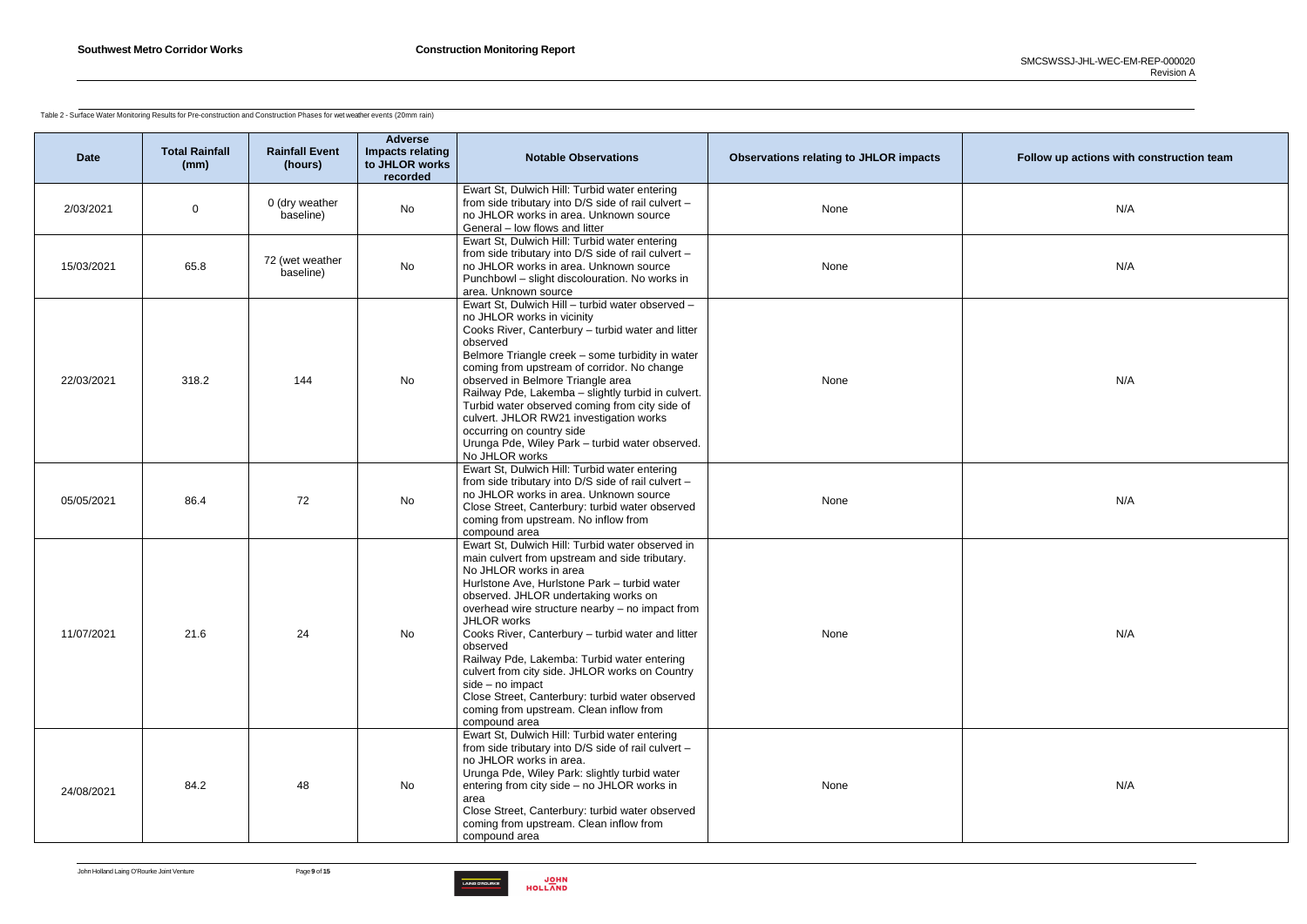#### <span id="page-9-0"></span> $3.2$ **Noise and Vibration Monitoring**

Attended noise monitoring was undertaken as required for OOHW and possessions, where noise modelling predicted significant exceedance of Rating Background Levels or otherwise required validation using this method.

Attended noise monitoring has been conducted for activities with significant predicted exceedances of noise management levels, mostly occurring where works are conducted in the evening or night-time periods. SMC have committed to review impacts and mitigation of construction activity and document outcomes where an exceedance is recorded or a complaint is made related to project construction activities.

Results from attended noise monitoring are summarised in Table 3. Noise monitoring results from the reporting period indicated that works occurred at noise levels at or below predicted levels, with the exception of an exceedance related to service searching during the Week 42 Possession (19/04/2021-20/04/2021). JHLOR have undertaken an investigation into the exceedance in accordance with Section 8.4 of the CNVMP (& Condition R4.3 of the EPL) and a Noise Exceedance Report was submitted to the ER and NSW EPA (refer *SMCSWSSJ-JHL-WEC-EM-REP-000017 - Noise Exceedance Review- Week 42 Possession Works*). The investigation into the exceedance determined that a larger vacuum truck was used on site than had been included in the model. The model has since been updated to include the noise level associated with a large vacuum truck.

It is noted that wind speeds exceeded the recommended maximum level for noise monitoring as described within "*AS1055-2018 Description and measurement of environmentalnoise*" on a number of occasions, leading to exceedances. Monitoring was undertaken duringthese periods to provide indicative noise monitoring results only.

As part of attended noise monitoring, significant extraneous noise has been recorded as impacting receivers and monitoring results, including throughout the night-time period, well above the given RBLs. Monitoring locations and timing has been adjusted where necessary to try to isolate construction impact, however this is often not feasible. Common extraneous noise sources include:

- Noise from passing freight trains on the ARTC line
- Road traffic, particularly rail replacement buses during rail possessions

There were three complaints made within the period that were found to be relevant to JHLOR works.

- 1. 29/06/2021 Track work Campsie June/July Shutdown
- 2. 2/07/2021 Delivery June/July Shutdown
- 3. 7/07/2021 Music audible at residents June/July shutdown

Noise monitoring and community consultation records were reviewed and it was found that compliance was achieved. Complaint 3 relates to unnecessary noise and worker behaviour, the issue was resolved at the time by turning the music down and briefing the worker responsible at the work-front.

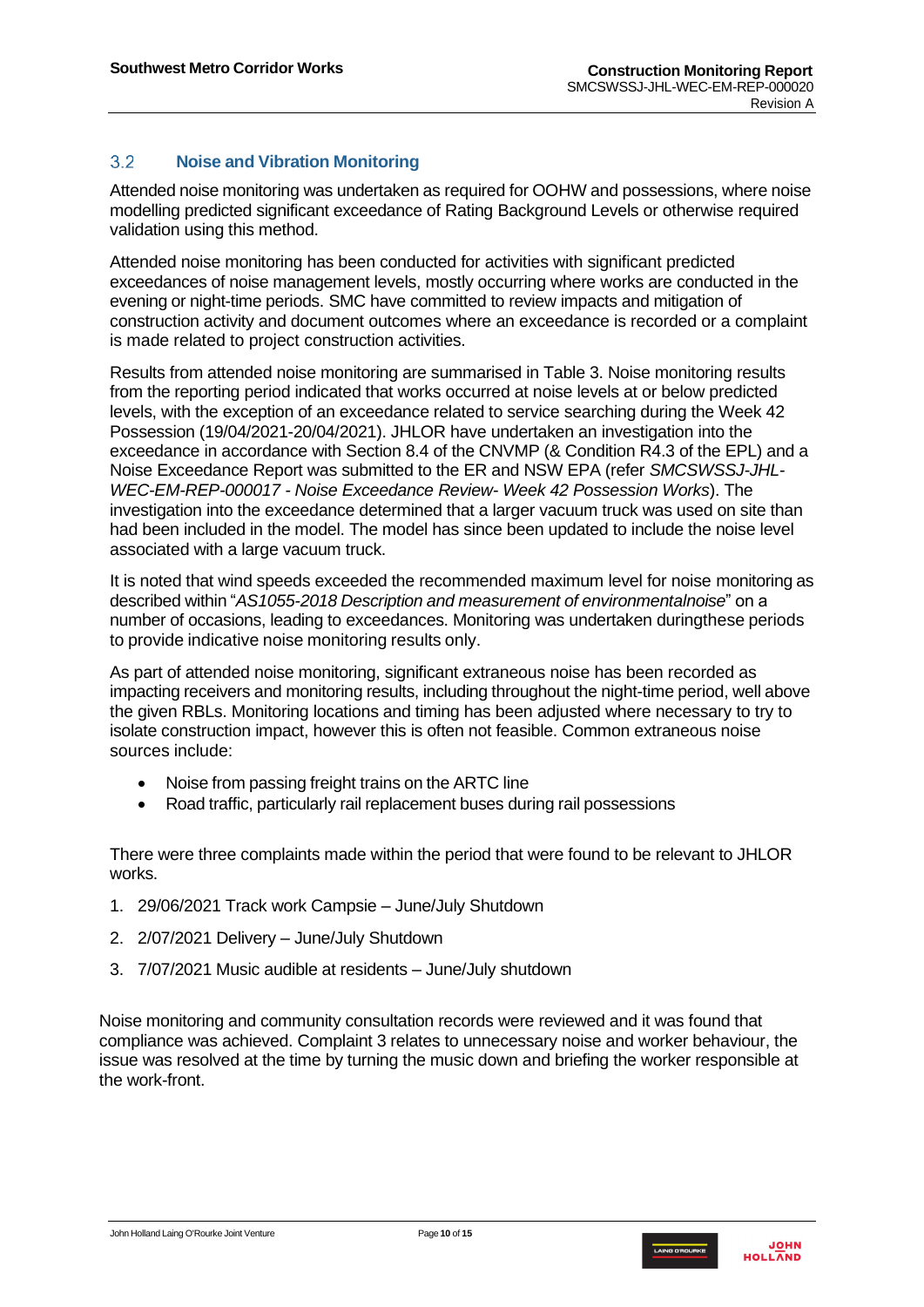

Table 3 - Attended Noise Monitoring Results

| <b>NCA</b> | <b>Date</b> | <b>Time</b><br>(hrs) | <b>Duration</b><br>(Mins) | <b>Construction</b><br><b>Activities</b>                                                   | Audible noise<br>from SSJ construction<br>activities                                                                                 | <b>Main source</b><br>of noise                                   | LA(eq) | $LA_{Max}$ | Period | Predicted<br>construction sound<br>pressure level<br>(LA(eq,15min)) | Compliance | <b>Comments</b>                                                                                                                                                                                                                                                                                                                                                                           |
|------------|-------------|----------------------|---------------------------|--------------------------------------------------------------------------------------------|--------------------------------------------------------------------------------------------------------------------------------------|------------------------------------------------------------------|--------|------------|--------|---------------------------------------------------------------------|------------|-------------------------------------------------------------------------------------------------------------------------------------------------------------------------------------------------------------------------------------------------------------------------------------------------------------------------------------------------------------------------------------------|
| NCA4       | 20/03/2021  | 3:45                 | 15                        | Cable pulling crew<br>setting up operation in<br>corridor                                  | Construction<br>activities barely<br>audible                                                                                         | Lighting tower                                                   | 47.6   | 65.9       | Night  | 55                                                                  | Y          | Off loading plant and setting up in work<br>area. Construction activities barely<br>audible                                                                                                                                                                                                                                                                                               |
| NCA4       | 20/03/2021  | 5:35                 | 15                        | Excavators working on<br>ballast ramp. Idling<br>sucker truck. Off loading<br>equipment    | <b>Excavation works</b>                                                                                                              | <b>Excavation works</b>                                          | $66*$  | 78.7       | Night  | 61                                                                  | Yes        | *Monitoring in the rain for information<br>purposes only. Work area shared with<br><b>Station Contractors</b>                                                                                                                                                                                                                                                                             |
| NCA8       | 29/03/2021  | 23:00                | 15                        | Sucker truck - Sewer<br>pipe cleaning in<br>roadway at roundabout                          | Dominant noise from<br>construction activities                                                                                       | construction                                                     | 70.1   | 78.5       | Night  | 74                                                                  | Yes        |                                                                                                                                                                                                                                                                                                                                                                                           |
| NCA8       | 30/03/2021  | 0:20                 | 15                        | CCTV and cleaning of<br>Sewer pipe in roadway<br>at roundabout                             | Dominant noise from<br>construction activities                                                                                       | construction                                                     | 68.8   | 76.5       | Night  | 74                                                                  | Yes        |                                                                                                                                                                                                                                                                                                                                                                                           |
| NCA5       | 19/04/2021  | 23:35                | 15                        | Sucker truck - NDD<br>service searching<br>alongside ballast batter                        | Dominant noise from<br>construction activities                                                                                       | construction                                                     | 74.4   | 83.9       | Night  | 66                                                                  | No         | Due to nature of construction works<br>noise exceedance (15m from residents).<br>Mitigation addressed on site.<br>Notification to ER and investigated<br>reason for exceedance - larger sucker<br>truck used due to length of pipe.<br>Updated noise model with 'actual' data<br>from this monitoring event and offered<br>additional AA as required by update<br>No complaints received. |
| NCA5       | 20/04/2021  | 0:01                 | 15                        | Sucker truck - NDD<br>service searching<br>alongside ballast batter                        | Dominant noise from<br>construction activities                                                                                       | construction                                                     | 66.2   | 76.4       | Night  | 61                                                                  | No         | Internal Purposes Only - for verification.<br>Monitoring two houses further away<br>from construction activities (30m).<br>As above                                                                                                                                                                                                                                                       |
| NCA7       | 21/04/2021  | 23:43                | 15                        | Sucker truck - NDD<br>service searching<br>alongside ballast batter Dominant noise is from | Dominant noise from<br>construction activities<br>when there are no<br>freight trains.<br>2# freight trains on<br>ARTC track passing | Construction activities<br>and 2# freight trains<br>when passing | 67.2   | 90.2       | Night  | 68                                                                  | Yes        | Construction activities 35-40m from<br>residents. Leq increased by the freight<br>trains when passing.                                                                                                                                                                                                                                                                                    |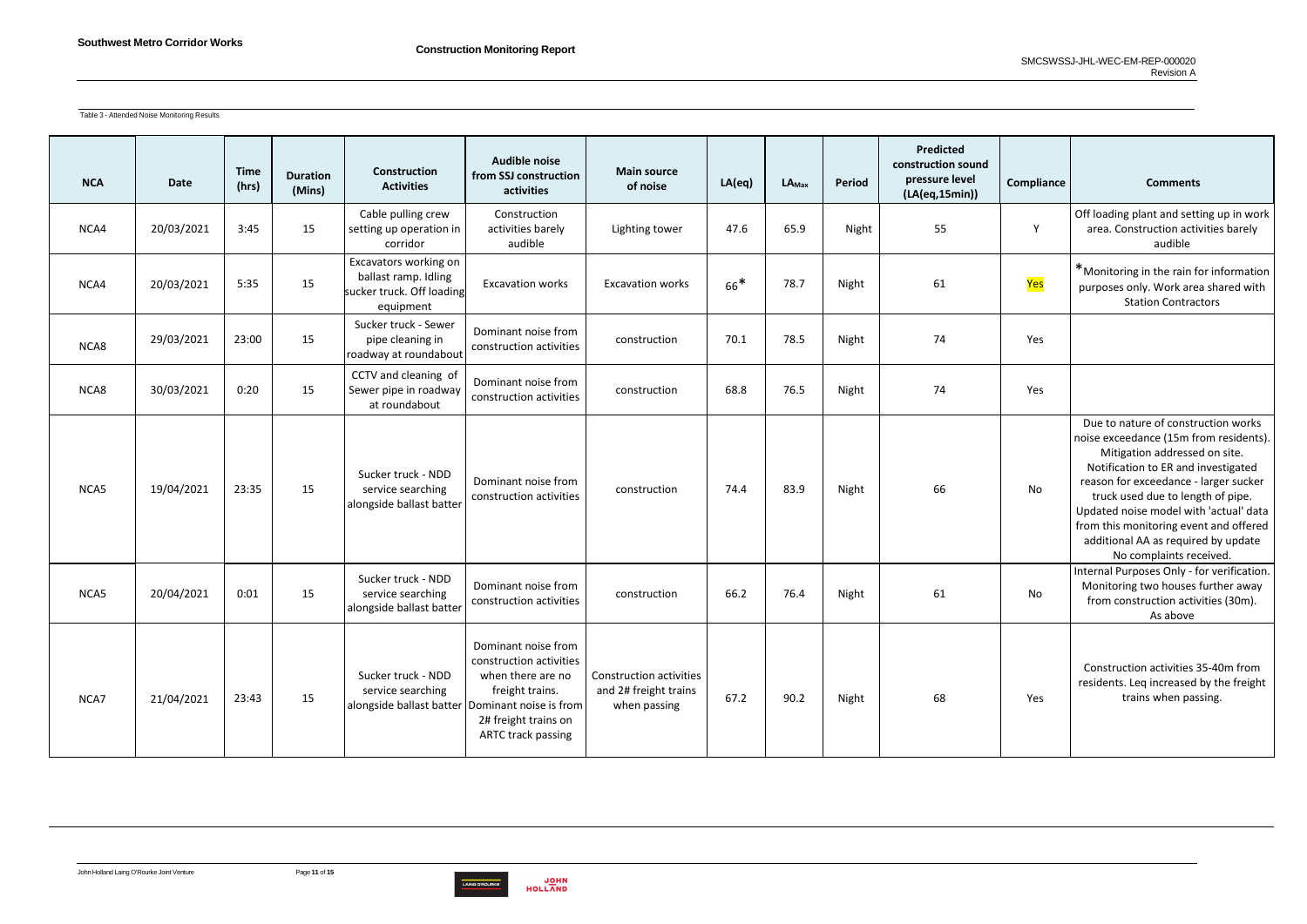

| <b>NCA</b>       | <b>Date</b> | <b>Time</b><br>(hrs) | <b>Duration</b><br>(Mins) | <b>ConstructionActivities</b>                                                                                                                                                    | <b>Audible noise</b><br>from SSJ construction<br>activities | <b>Main sourceof noise</b>                                              | LA(eq) | LAMax | Period | <b>Predicted construction</b><br>soundpressure level<br>(LA(eq,15min)) | Compliance | <b>Comments</b>                                                                                                                                                                                                                           |
|------------------|-------------|----------------------|---------------------------|----------------------------------------------------------------------------------------------------------------------------------------------------------------------------------|-------------------------------------------------------------|-------------------------------------------------------------------------|--------|-------|--------|------------------------------------------------------------------------|------------|-------------------------------------------------------------------------------------------------------------------------------------------------------------------------------------------------------------------------------------------|
| NCA7             | 22/04/2021  | 0:32                 | 11                        | Sucker truck - NDD<br>service searching<br>alongside ballast batter                                                                                                              | Audible noise from<br>construction activities               | <b>Construction activities</b><br>and 2# freight trains<br>when passing | 59.3   | 71.1  | Night  | 68                                                                     | Yes        | Construction activities +-40-50m.<br>NOTE: 11" monitoring period due to<br>approach of freight train on ARTC track<br>to within 15m of monitoring location.<br>This would have given a unrealistic<br>reading for construction activities |
| NCA7             | 25/05/2021  | 1:30                 | 15                        | Offloading oversize<br>trucks. Rail track and<br>sleepers for Xover                                                                                                              | Payloaders x 2<br>Barely audible                            | Construction                                                            | 60.8   | 76.8  | Night  | 64                                                                     | Yes        | ARTC line - freight trains louder than<br>construction activities                                                                                                                                                                         |
| NCA8             | 29/05/2021  | 3:40                 | 15                        | Setting up 100T crane<br>and placing<br>counterweights                                                                                                                           | Crane work - audible                                        | Construction                                                            | 53.9   | 76.2  | Night  | 65                                                                     | Yes        | Quiet crane and setup activity.                                                                                                                                                                                                           |
| NCA <sub>2</sub> | 29/05/2021  | 5:20                 | 15                        | 2X excavators removing<br>ballast from track for<br><b>ULX 01</b>                                                                                                                | Audible                                                     | Construction                                                            | 60.6   | 80.1  | Night  | 80                                                                     | Yes        | Construction activities are being<br>conducted in deep cutting.                                                                                                                                                                           |
| NCA <sub>2</sub> | 30/05/2021  | 0:20                 | 15                        | Excavator with<br>jackhammer<br>attachment at ULX03.<br>Dumper bringing sundry<br>equipment along track<br>removing ballast from<br>track for ULX 01                             | Audible                                                     | Excavator and<br>jackhammer<br>attachment                               | 63.9   |       | Night  | 80                                                                     | Yes        | Construction activities are being<br>conducted in deep cutting.                                                                                                                                                                           |
| NCA8             | 28/06/2021  | 23:35                | 15                        | Setting up Giken silent<br>piler. Crane moving<br>equipment into position                                                                                                        | Yes                                                         | Construction activities                                                 | 55.7   | 66.7  | NIght  | 65                                                                     | Yes        | ID: L510<br>Monitoring at 50m                                                                                                                                                                                                             |
| NCA6             | 29/06/2021  | 1:15                 | 15                        | Xover activities.<br>Transfer (by dumpers) of<br>ballast and capping<br>from stockpiles to Xover                                                                                 | Yes                                                         | Construction activities                                                 | 61.1   | 72.1  | Night  | 69                                                                     | Yes        | <b>ID: L514</b><br>Monitoring at 40m                                                                                                                                                                                                      |
| NCA6             | 29/06/2021  | 23:25                | 15                        | Xover activities.<br>Transfer (by dumpers) of<br>ballast and capping<br>from stockpiles to<br>Xover. Truck reversing<br>into corridor. Drum<br>roller tavelling into<br>corridor | Yes                                                         | <b>Construction activities</b>                                          | 55.6   | 69.7  | Night  | 66                                                                     | Yes        | ID: L519<br>Monitoring at 40m                                                                                                                                                                                                             |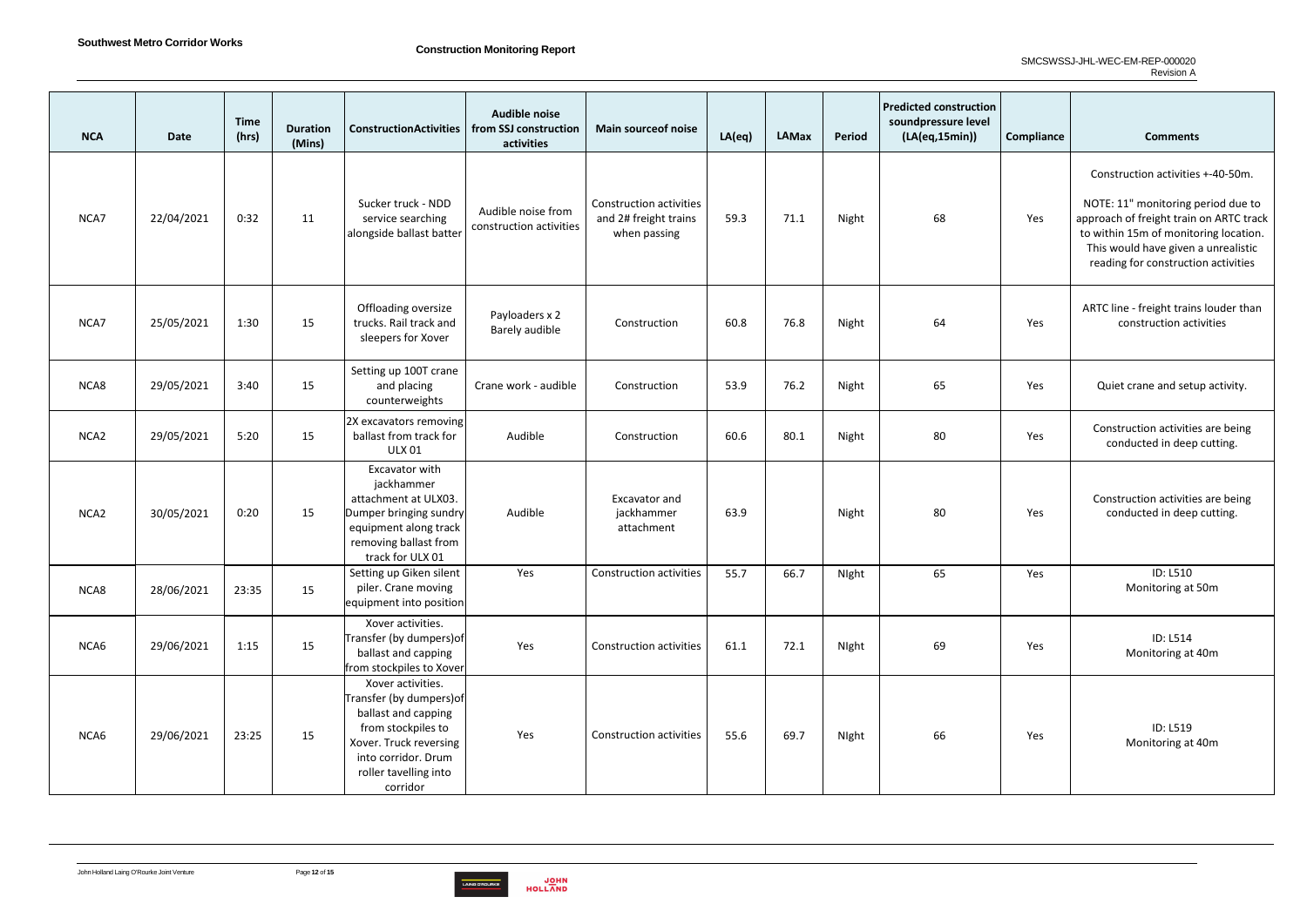

| <b>NCA</b>       | <b>Date</b> | <b>Time</b><br>(hrs) | <b>Duration</b><br>(Mins) | <b>ConstructionActivities</b>                                                                                                                                                 | <b>Audible noise</b><br>from SSJ construction<br>activities | <b>Main source of noise</b>         | LA(eq) | LAMax | Period  | <b>Predicted construction</b><br>soundpressure level<br>(LA(eq,15min)) | Compliance | <b>Comments</b>                                       |
|------------------|-------------|----------------------|---------------------------|-------------------------------------------------------------------------------------------------------------------------------------------------------------------------------|-------------------------------------------------------------|-------------------------------------|--------|-------|---------|------------------------------------------------------------------------|------------|-------------------------------------------------------|
| NCA7             | 29/06/2021  | 23:55                | 15                        | Xover activities.<br>Transfer (by dumpers) of<br>ballast and capping<br>from stockpiles to<br>Xover.                                                                          | Yes                                                         | <b>Construction activities</b>      | 59.4   | 66.7  | Night   | 69                                                                     | Yes        | <b>ID: L520</b><br>Monitoring at 40m                  |
| NCA10            | 1/07/2021   | 2:40                 | 15                        | Setting up offices in<br>compound. Trucks<br>revesing and office<br>sections being lifted<br>into position with hiab<br>crane                                                 | Yes                                                         | <b>Construction activities</b>      | 59     | 73.9  | Night   | 64                                                                     | Yes        | <b>ID: L524</b><br>Monitoring at 40m                  |
| NCA8             | 1/07/2021   | 3:10                 | 15                        | <b>Giken Piling activities</b><br>including use of coring<br>attachment                                                                                                       | Yes                                                         | <b>Construction activities</b>      | 63.4   | 75.6  | Night   | 65                                                                     | Yes        | <b>ID: L525</b><br>Monitoring at 70m                  |
| NCA7             | 1/07/2021   | 4:20                 | 15                        | Xover activities.<br>Penlems moving tracks<br>into location (short<br>duration then stop).<br>Payloaders and<br>excavtors moving<br>equipment & materials<br>around the track | Yes                                                         | <b>Construction activities</b>      | 53.1   | 73.4  | Night   | 75                                                                     | Yes        | ID: 527<br>Monitoring at 40m                          |
| NCA10            | 1/07/2021   | 8:45                 | 15                        | Hi rail movements,<br>Excavator, Hydreema                                                                                                                                     | Yes                                                         | Traffic, infrequent<br>construction | 55.8   | 73.1  | Evening | 64                                                                     | Yes        | <b>ID: L528</b>                                       |
| NCA8             | 1/07/2021   | 10:10                | 15                        | Hydreema movements,<br>excavator                                                                                                                                              | Yes                                                         | <b>Excavator faint</b>              | 54.1   | 69.2  | Night   | 65                                                                     | Yes        | ID: L529                                              |
| NCA5             | 1/07/2021   | 11:00                | 15                        | Compaction, Excavator                                                                                                                                                         | Compactor audible<br>infrequent                             | compactor, freight train            | 57.9   | 75.4  | Night   | 66                                                                     | Yes        | <b>ID: L530</b>                                       |
| NCA6             | 2/07/2021   | 4:35                 | 15                        | Excavator                                                                                                                                                                     | Excavator                                                   | <b>Construction activities</b>      | 59.2   | 81.3  | Night   | 64                                                                     | Yes        | ID: L531                                              |
| NCA1             | 3/07/2021   | 2:20                 | 15                        | Lighting tower only<br>(other contractor<br>works)                                                                                                                            | Works by other<br>contractors - JHLOR<br>works inaudible    | Vac Truck                           | 71.9   | 77.7  | Night   | 62                                                                     | Yes        | Works by other contractors - JHLOR<br>works inaudible |
| NCA5             | 3/07/2021   | 2:53                 | 15                        | EWP, Crane, non-<br>powered tools                                                                                                                                             | EWP and tools audible                                       | EWP, intermittent tool<br>use       | 56     | 77.2  | Night   | 66                                                                     | Yes        | Lamax from freight train                              |
| NCA <sub>2</sub> | 3/07/2021   | 4:21                 | 15                        | Excavator                                                                                                                                                                     | Excavator, Lighting<br>tower                                | Buses, freight train                | 56.4   | 76.1  | Night   | 64                                                                     | Yes        | Lamax from freight train                              |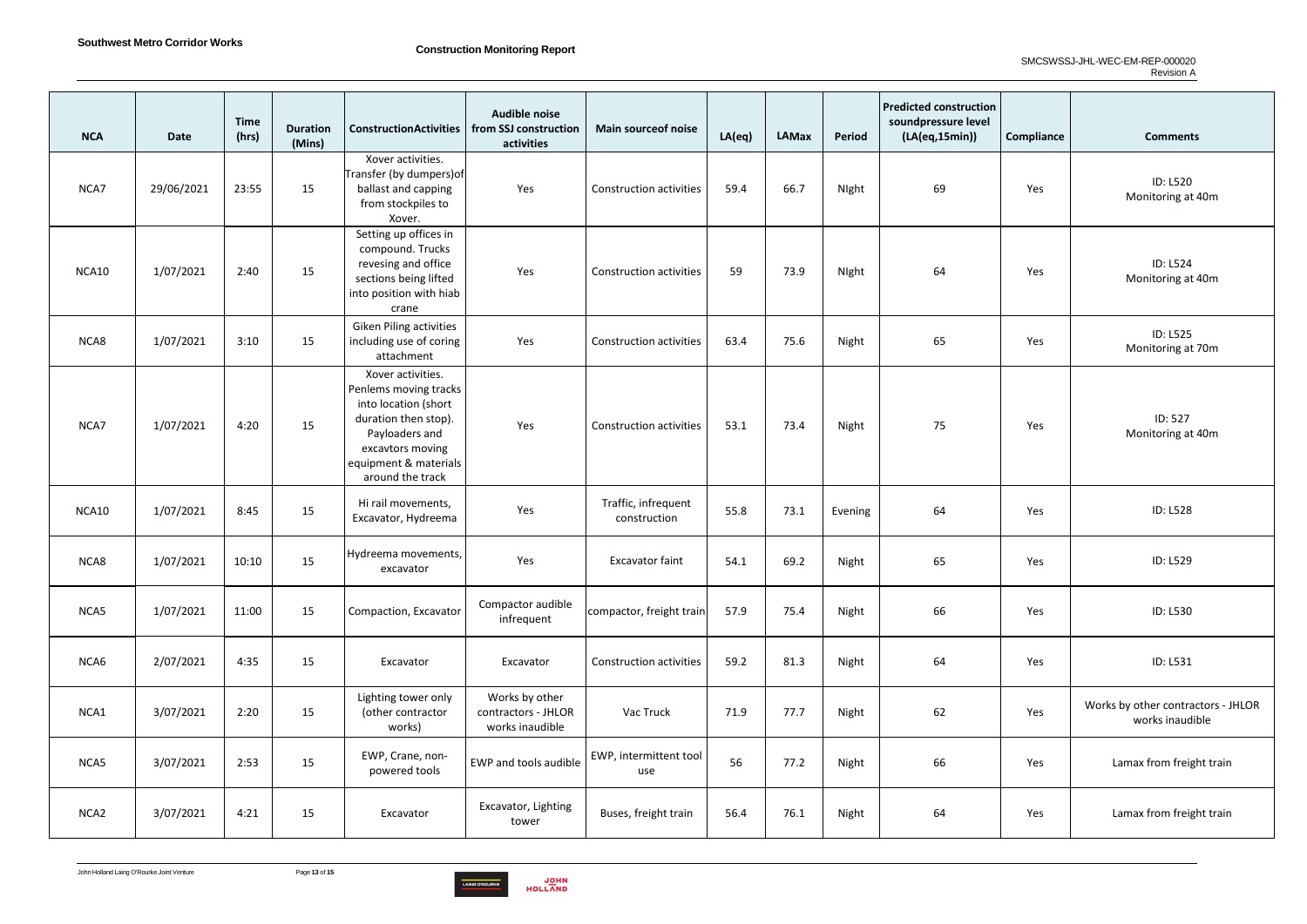

| <b>NCA</b>       | <b>Date</b> | <b>Time</b><br>(hrs) | <b>Duration</b><br>(Mins) | <b>ConstructionActivities</b>                                                                                | Audible noise<br>from SSJ construction<br>activities | <b>Main source of noise</b>            | LA(eq) | <b>LAMax</b> | Period  | <b>Predicted construction</b><br>soundpressure level<br>(LA(eq,15min)) | Compliance | <b>Comments</b>                                                                            |
|------------------|-------------|----------------------|---------------------------|--------------------------------------------------------------------------------------------------------------|------------------------------------------------------|----------------------------------------|--------|--------------|---------|------------------------------------------------------------------------|------------|--------------------------------------------------------------------------------------------|
| NCA8             | 4/07/2021   | 3:45                 | 15                        | <b>Giken Piling activities</b><br>including use of coring<br>attachment                                      | Yes                                                  | <b>Construction activities</b>         | 60.6   | 78.6         | Night   | 65                                                                     | Yes        | ID: 548<br>Monitoring at 70m                                                               |
| NCA8             | 6/07/2021   | 20:10                | 15                        | Giken piling activities<br>including crane use                                                               | Crane, multi-crane on-<br>track, lighting tower      | Traffic                                | 64.9   | 80.8         | evening | 72                                                                     | Yes        |                                                                                            |
| NCA <sub>2</sub> | 14/08/2021  | 14:40                | 15                        | Augering on track from<br><b>DCM Antenna footing</b><br>and HD bolts<br>installation on<br>Albermarle Bridge | Yes                                                  | Augering                               | 65.8   | 79.0         | Day     | 70                                                                     | Yes        | Monitoring ID #: L563 at 40m in deep<br>cutting. Bridge works barely audible               |
| NCA <sub>2</sub> | 14/08/2021  | 18:50                | 15                        | Prep work for concrete<br>with excavator<br>movement along track.<br>Concrete activities<br>during last 2"   | Yes (Barely audible)                                 | Plant use and concrete<br>activities   | 51.5   | 60.8         | Evening | 63                                                                     | Yes        | Monitoring ID #:564 at 40m in deep<br>cutting. Construction noise barely<br>audible        |
| NCA <sub>2</sub> | 15/08/2021  | 11:35                | 15                        | Drilling for Earthing &<br>Bonding cable                                                                     | Yes                                                  | Small drilling rig (into<br>sandstone) | 59.3   | 70.8         | Day     | 65                                                                     | Yes        | Monitoring ID #: L567 at 60m in deep<br>cutting                                            |
| NCA <sub>2</sub> | 15/08/2021  | 14:35                | 15                        | Drilling for Earthing &<br>Bonding cable                                                                     | Yes (Barely audible)                                 | Small drilling rig (into<br>fill)      | 54.3   | 70.2         | Day     | 65                                                                     | Yes        | Monitoring ID #: L568 at 60m flat<br>surface/corridor<br>Construction noise barely audible |

Note: Yellow highlighted boxes appear where an exceedance to the predicted noise levels have occurred due to extraneous sources but where compliance has still been achieved based on observations during attended monitoring.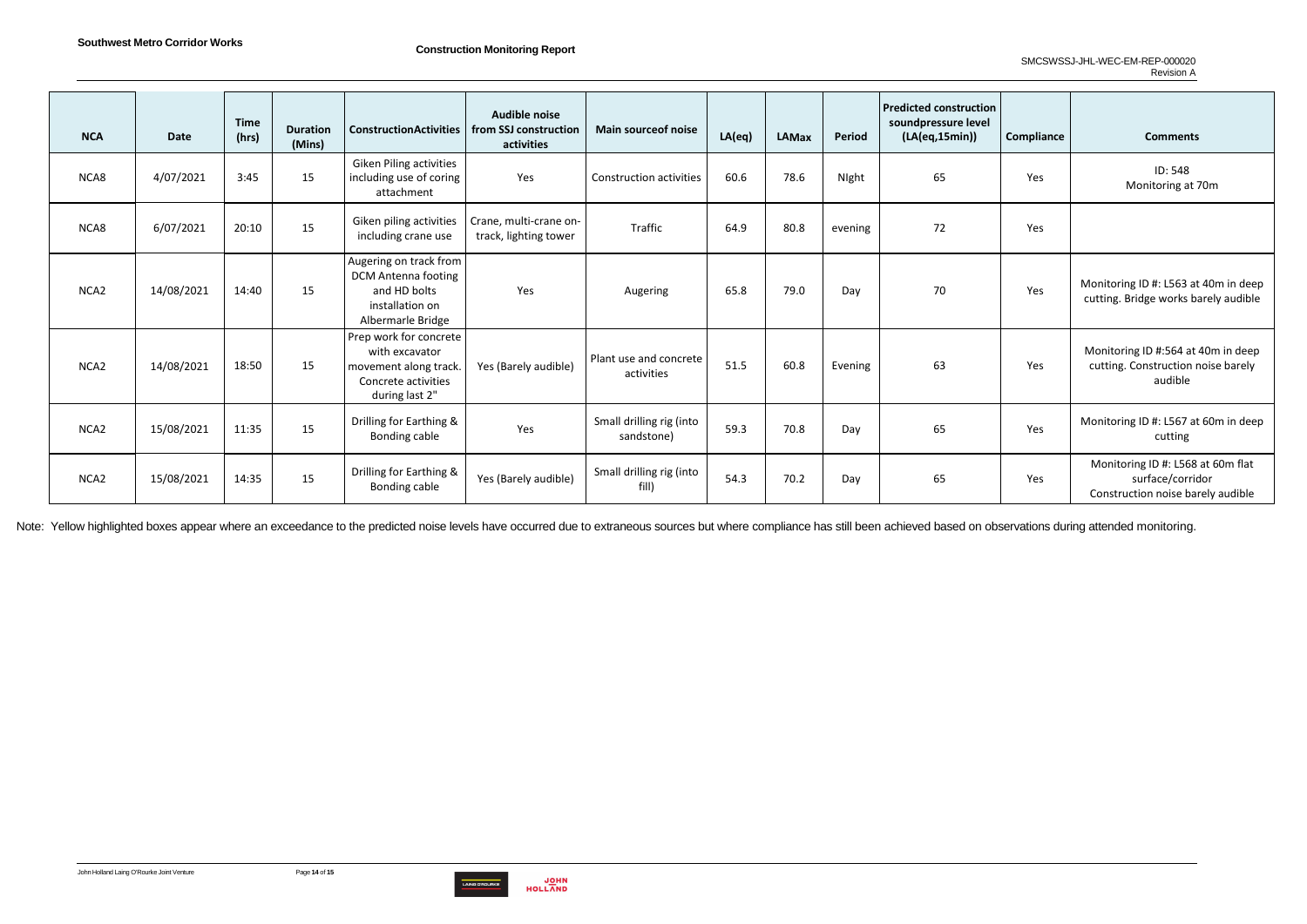#### $3.3$ **Vibration**

<span id="page-14-0"></span>No vibration monitoring was required during the period. Vibratory rolling at the Canterbury site office has been captured within the SMEW Construction Monitoring Report 004 (*SMCSWSSJ-JHL-WEC-EM-REP-000019 - Construction Monitoring Report 004 February - July 2021*)

### <span id="page-14-1"></span>**4. Mitigation Measures**

#### <span id="page-14-2"></span> $4.1$ **Noise and Vibration**

Standard mitigation measures were implemented as per Section 7 of the Construction Noise and Vibration Management Plan, and Sections 6.2 and 6.4 of the Construction Noise and Vibration Impact Statement. These were effective during the reporting period.

In response to the noise exceedance recorded on 19<sup>th</sup>-20<sup>th</sup> April 2021, JHLOR has updated the noise model to include a large vacuum truck.

#### <span id="page-14-3"></span>4.2 **Water**

Standard mitigation measures were implemented as per Section 6 of the Construction Soil and Water Management Plan. Controls were repaired as required and were effective during the reporting period.

### <span id="page-14-4"></span>**5. Conclusion**

Pre-construction surface water monitoring began in March 2021, with results showing a number of instances of poor water quality due to detritus and turbidity. Monitoring during the period indicated no adverse impacts associated with JHLOR activities.

Erosion-sediment control plans are maintained and reviewed regularly, and JHLOR conducts weekly and post rain environmental inspections. The Environment Representative also conducts bi-weekly inspections, and any observations are closed out within agreed timeframes.

Monitoring records have validated modelled noise and are consistent with the predicted impact of construction activities on noise catchment areas, including sensitive receivers. One exceedance was reported during the period and three noise complaints. There were no exceedances or projectrelated complaints regarding vibration impacts.